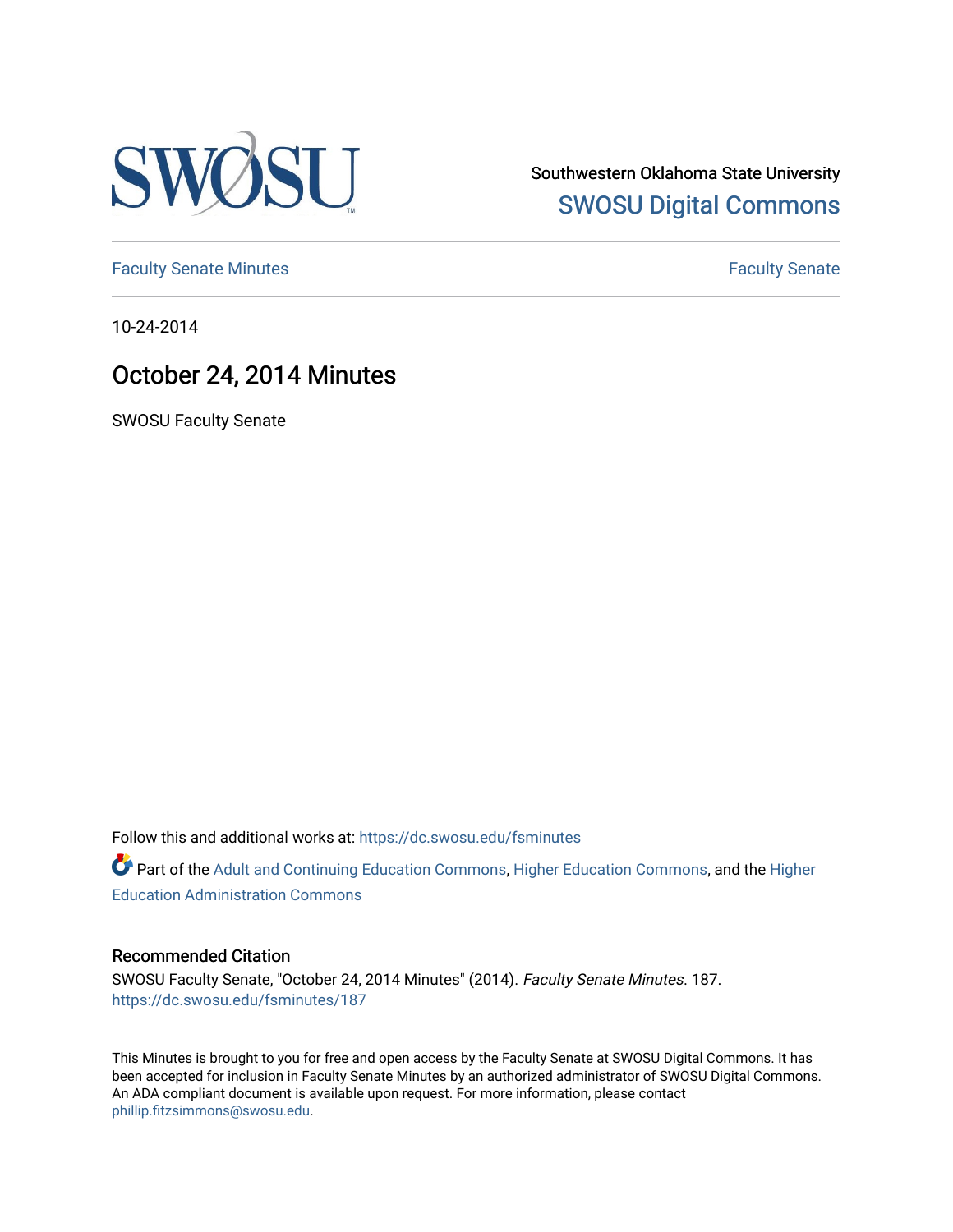#### Approved Minutes Southwestern Oklahoma State University FACULTY SENATE October 24, 2014—2:00 pm EDU 201

**I. CALL TO ORDER:** Faculty Senate President Evette Meliza called the October meeting of the Faculty Senate to order at 2:04 p.m. in Education 201.

**II. ESTABLISHMENT OF A QUORUM:** The following members were in attendance: Eric Paul (for Jimena Aracena), Tammy Blatnik, John Bradshaw, Dayna Coker (Sayre), Tommye Davis (Sayre), Jared Edwards, Fred Gates, Steve Kemp (for Ryan Haggard), Nina R. Morris (for Tiffany Kessler), Doug Linder, Jim Long, Scott Long, Kris Mahlock, Tom McNamara, Evette Meliza, Krista Brooks (for Kristin Montarella), Bo Pagliosotti, Cynthia Pena, Linda Pye, Hardeep S. Saluja (for Les Ramos), Lisa Schroeder, Karen Sweeney, and Trisha Wald.

**III. CERTIFICATION OF SUBSTITUTES:** Eric Paul attended in place of Jimena Aracena, Steve Kemp replaced Ryan Haggard, Nina R. Morris took the place of Tiffany Kessler, Krita Brooks substituted for Kristin Montarella, and Hardeep S. Saluja covered for Les Ramos.

**IV. PRESENTATION OF VISITORS:** There were no visitors in attendance.

**V. APPROVAL OF MINUTES:** The minutes from the September meeting were approved with a voice vote.

#### **VI. ANNOUNCEMENTS**

#### **A. President Evette Meliza**

- 1. From the Executive Council meeting of October 6, 2014:
	- a. SWOSU is interested in two interim studies in the Legislature. One concerns guns on campus. There is a small, but vocal, group that is in favor of guns on campus. The NRA will put more into supporting the guns on campus bill this session. The other study deals with Level E homes funding, which would affect our Adventure Program.
	- b. The President recommends okpolicy.org as a good site to get budget information.
	- c. The budget and guns on campus will be the big issues this year. To balance the budget, the Legislature took \$250 million out of one time funds (cash reserves and OLAP). The Chancellor brought it to their attention that OLAP will be broke after the new year. His solution was that the state system could loan the money if the Legislature would put it back. The Attorney General said that was illegal, so the everyone's budget was cut. If the 2015 budget is compared to the 2009 budget, adjusting for inflation, Higher Education has \$680 million less for an overall budget.
	- d. A 3% cost-of-living increase (in January) has been figured into the budget. **Note:** In later correspondence, Mr. Fagan clarified that the cost-of-living increase in January 2015 will be 2%.
	- e. Mr. Fagan feels good about SWOSU's 2015 budget, but is more pessimistic about the 2016 budget. We "can't move the budget forward much." His example was that if Nursing loses students, they will still need the same resources to teach the remaining students. CUPA and COLA are "pushing the budget hard." The target for the budget deficit is 3%, which is \$1.6 million. SWOSU needs to "roll that forward each year."
	- f. Ashley Nolan was hired to be fundraiser for the Foundation. On October 27th, two new IT employees will join the staff (replacing Karen Klein, who is replacing Mark Engelman).
	- g. Area legislators will be here for a luncheon on October 24th.
	- h. SWOSU will host the RUSO Board meeting on November 6th and 7th. The board meeting is at 9:00 on Friday, the 7th. It is an open meeting.
	- i. There was a request from an off-campus organization, the Wesleyan Group, to give its members cords for graduation.
	- j. President Beutler wants graduation kept to two hours maximum, less if possible. To this end, distinguished alumni will no longer give speeches. Dr. South discussed graduation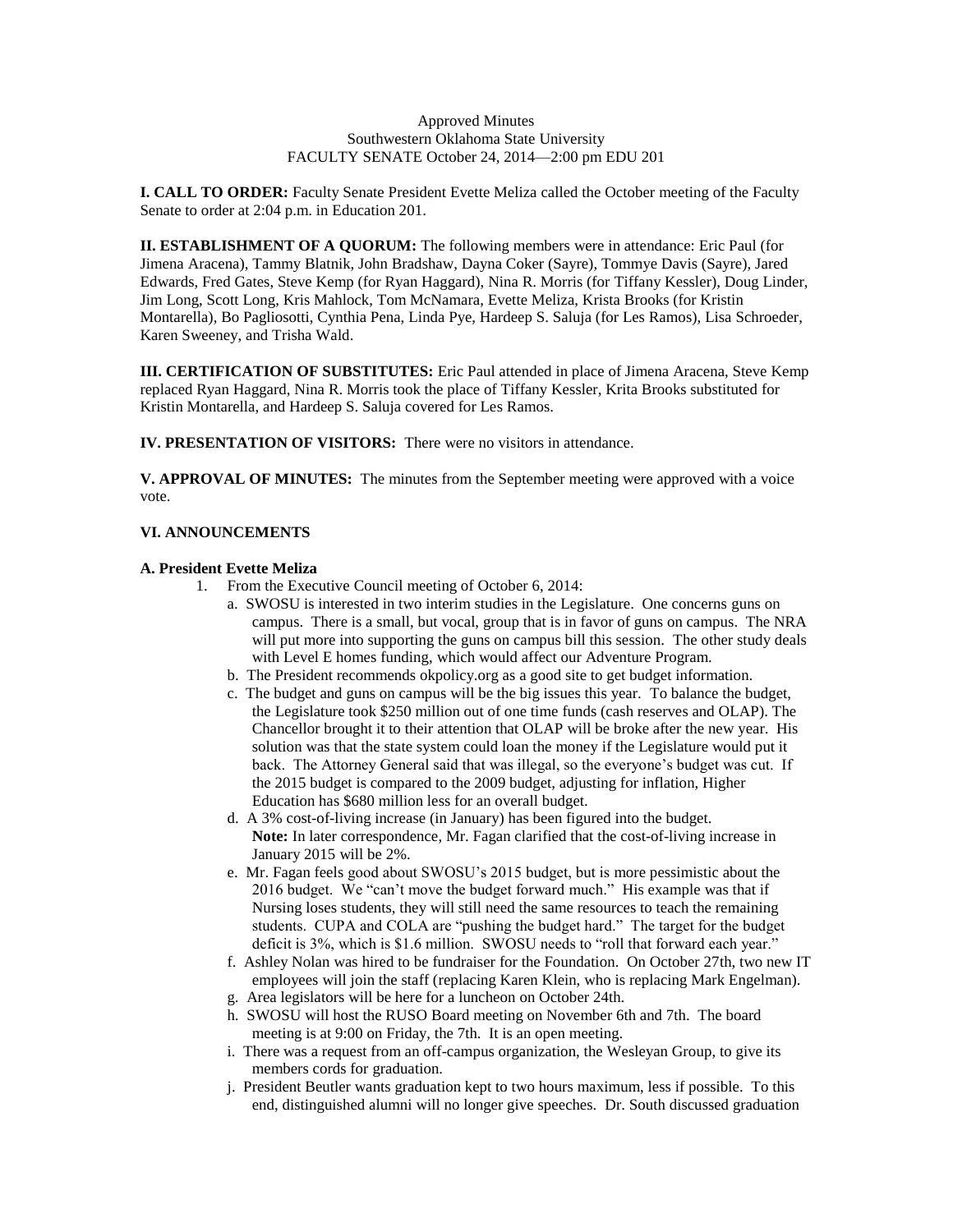and the events center.

- k. Part of the strategic plan calls for a wellness program for faculty and staff. Lynne Thurman asked for feedback concerning ideas for the program. She said that Cornell University has a good wellness program.
- 2. From the Administrative Council meeting of October 6, 2014:
	- a. SWOSU Saturday is November 15th.
	- b. Mark Engelman said IT is working on Spam. They are adding another filter layer, our sixth. The first layer gets rid of 60,000 spam emails a day.
	- c. Hayden Harrington, our web developer, said he needs the forms from campus organization sponsors. Hayden will set up the site, however, the organization is responsible for putting up content.
	- d. A Robotics event is scheduled for November 8th in the Wellness Center. This event is a qualifier for state competition.
	- e. The Library asks faculty to remind students not to start online tests 30 minutes before the library is to close.
	- f. Health Careers Day is on November 7th. There will be 14 different group on campus. Careers include: Pharmacy, Biochemistry, athletic training….
	- g. November 3rd is Career Day at Sayre.
	- h. Brian Adler thanked all who helped with the SWOSU's State Fair booth.
	- i. Forty-four of 125 faculty have taken the Canvas workshop for SARA. Five out of 250 rubrics have been submitted.
	- j. If you have any items that could be part of the SWOSU museum, please contact Lynne Thurman.
	- k. Student spring loans will be paid at the beginning and the middle of the semester instead of just at the beginning. There is a 30 day delay.
	- l. Students can't enroll for the spring semester if they owe \$500 or more.
	- k. Classes begin on Monday in the spring. This will help the approximately 350 new transfer students coming to SWOSU.
	- m. The theater project has been started and the Parker Hall bids are out.
	- n. Dr. Foust is retiring after the first of the year. The search committee has been established. Randy Barnett is the Chair.
- 3. From the Provost:
	- a. Freshman Orientation will be extended one week so freshmen can be told about mid-term grades and what they need to do if they have Ds or Fs. Freshman Orientation is part of our overall retention strategy. Since testimony from other students has proven to be helpful to freshmen, SWOSU will create and use these videos in Freshman Orientation classes.
	- b. When a faculty member comes to SWOSU without a terminal degree and completes the degree, the promotion from Instructor to Assistant Professor is automatic. Dr. South would like us to run this idea by the Personnel Policy Committee: When those individuals apply for Associate Professor, they can use their pre-Assistant Professor scholarly activity for the purpose of tenure and promotion.
	- c. Dr. South would like the faculty's opinion on graduation. Now that we have the Event Center, should be have graduation there? We would need two graduations (CAS and CPGS in the Event Center) plus Pharmacy's graduation in the Fine Arts Auditorium. The pros would be there would be no weather worries and the Event Center would be comfortable. Cons include limiting the number of guests for graduates and ensuring a sufficient number of faculty in attendance for the graduations. Another option would be to have a December graduation which would reduce the number of graduates for spring graduation.
- 4. Bill Swartwood will be Sayre's representative on the 2014-2015 Tenure/Promotion Appeals Committee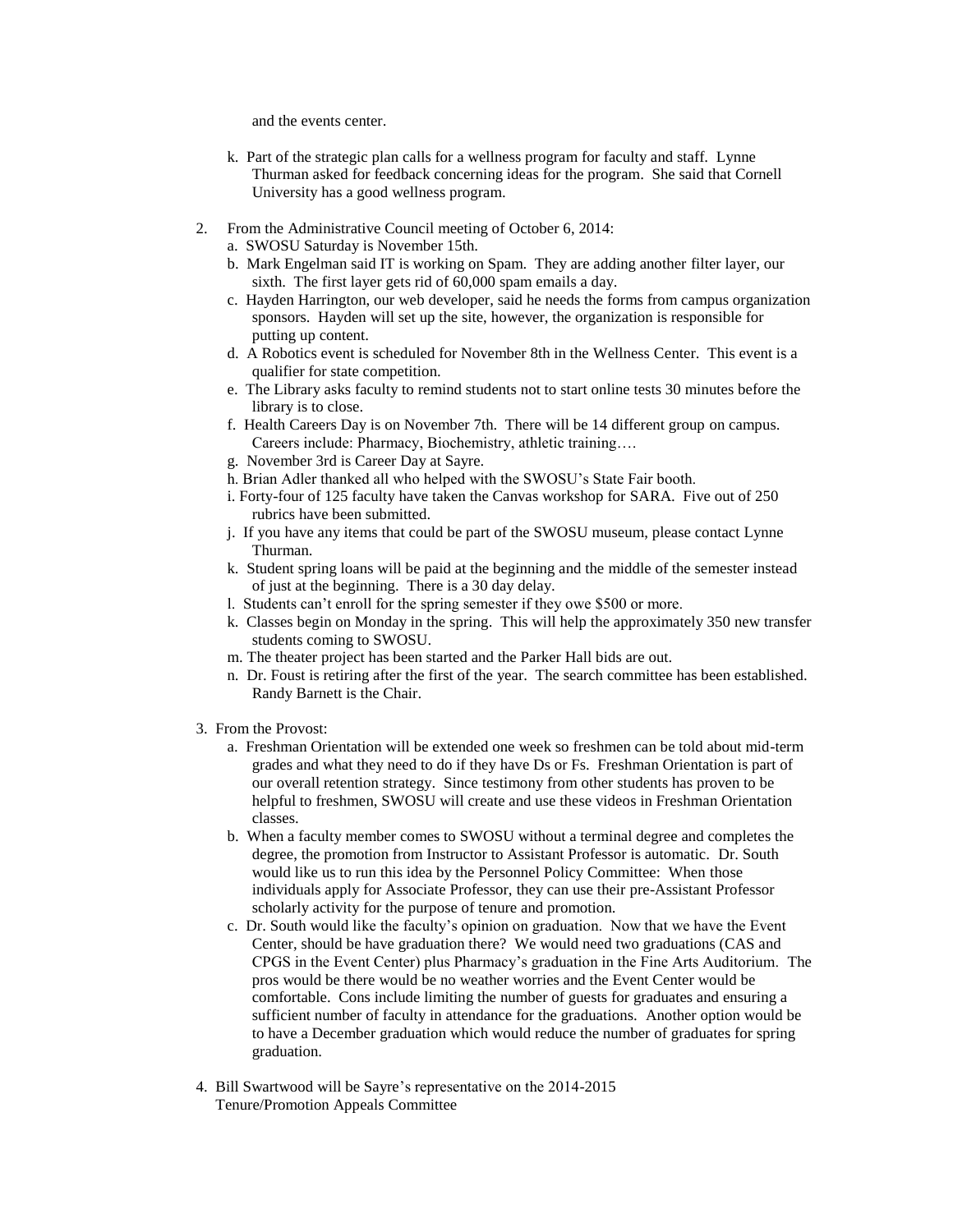#### **B. Secretary/Treasurer Tom McNamara**

| <b>1. Roll Sheet</b> – please sign. |                                      |          |
|-------------------------------------|--------------------------------------|----------|
| <b>2. Treasurer's Report:</b>       |                                      |          |
| a. BancFirst Checking Account:      | September Meeting Balance: \$1865.94 |          |
|                                     | <b>CURRENT BALANCE: \$1865.94</b>    |          |
| b. University Account:              | September Meeting balance:           | \$105.01 |

**C. President-Elect Jared Edwards:** According to Dr. South, the Workplace Satisfaction survey was a freebie. OPUBCO (Daily Oklahoman) does "best places to work in OK" and that survey would have gotten us on the list had we scored higher. So, we did not pay for it, and it likely was a one-time deal. If we do it again, we will do better publicity about it next time.

CURRENT BALANCE: \$105.01

**D. Past President Fred Gates:** Nothing to report at this time.

**E. Student Government Representative:** No Student Government Representative was in attendance.

#### **VII. REPORTS FROM STANDING AND AD HOC COMMITTEES:**

**Report from the Ad Hoc Committee on the FUPTRC**: The results from the faculty vote concerning the changes to the Faculty University Tenure and Promotion Review Committee can be found in Appendix B.

#### **Report from the Personnel Policies Committee:**

**Recommendation of the Personnel Policies Committee regarding the combination of the Appellate Committee on the Dismissal of Tenured Faculty and the Faculty Grievance Committee** The committee recommends the following changes to the Faculty Handbook (see Appendix A for the original language for both committees):

3.4.5 **Faculty Grievance and Appellate Committee (FGAC)**. A faculty member who receives notice of pending dismissal may request and shall be afforded a hearing before the Faculty Grievance and Appellate Committee. In addition, any faculty member who believes that any action taken toward him or her regarding discipline, nonrenewal, or termination is improper, the faculty member may petition for a hearing with this committee prior to seeking satisfaction through legal options. Failure to make a request in writing to the University President within fourteen (14) days after receipt of notification shall constitute a waiver by such faculty member of his or her right to a hearing before the Faculty Grievance and Appellate Committee. Members and the President shall then make a final determination. Each university shall institute an Appellate Committee on the dismissal of tenured faculty and that requirement is fulfilled by the Faculty Grievance and Appellate Committee. The committee shall be composed of nine (9) tenured faculty members, eight (8) of whom shall be nominated or elected by the faculty governing body of the university and one member appointed by the president of the university. Of the eight selected by the Faculty Senate, three each shall be selected from the Colleges of Arts and Sciences and Professional and Graduate Studies , one from the College of Pharmacy and one from the College of College of Associate and Applied Programs/University Libraries. They shall be recommended for selection by their respective colleges in a manner determined by the faculty of the colleges. A quorum shall be five (5) members or a majority of qualified members of the committee. Initially, one half  $(½)$  of the elected members shall be elected for twenty four (24) months and one half  $\frac{1}{2}$  shall be elected for thirty six (36) months; thereafter, one half  $\frac{1}{2}$ shall be elected every other year. No member may serve more than two (2) consecutive terms. One (1) or more alternate members of the committee shall be elected to serve in the event a regular member is unable to serve.

At the first meeting of the Committee, the members of the Committee shall elect a Chair and a Vice-Chair. Any member of the FGAC who is a member of the same academic unit or related to the third degree of consanguinity or affinity to the parties of the hearing shall be disqualified from serving on the Committee for said hearing. A member may petition the Committee to be excused from a particular hearing. The remaining members of the Committee shall vote to determine if a member should be excused. A majority vote prevails. Should the Committee Chair be disqualified or excused, the remaining members of the Committee shall elect a temporary chair for said hearing. The Committee shall consist of a minimum of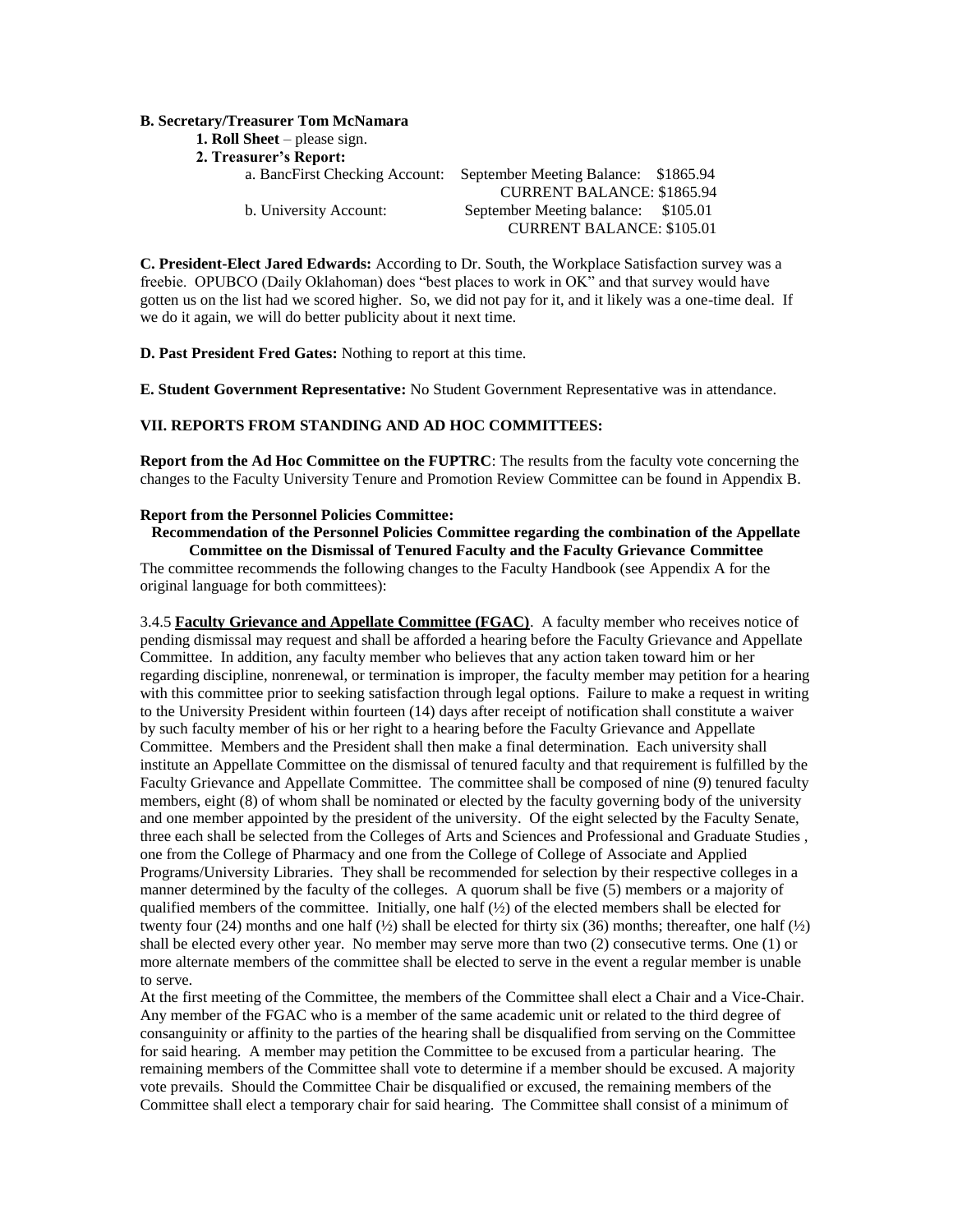five members including the Chair for any one hearing. If less than five Committee members are to be involved in a particular hearing, the Provost and Faculty Senate President shall select additional temporary members necessary to constitute a five-member Committee. The incumbent committee shall serve until the completion of any case pending at the time their term of service expires. (From page 40 of the Faculty Handbook)

The FGAC would not go into effect until the Fall 2015 semester. Faculty Senate would select the membership of the committee during our regular elections for University committees in the Spring semester.

Respectfully submitted,

Personnel Policies Committee

**Faculty Senate Motion 2014-10-01:** The recommendations of the Personnel Policies Committee shall be incorporated in to the Faculty Handbook.

The motion passed by a voice vote.

**VIII. UNFINISHED BUSINESS:** There was no unfinished business from the September meeting.

#### **IX. NEW BUSINESS:**

**Faculty Senate Motion 2014-10-02:** Writing the revisions to the Faculty Handbook concerning the changes to the FUTPRC shall be handled by the University Policies Committee.

The motion passed with a voice vote.

**Faculty Senate Motion 2014-10-03:** The Ad Hoc Committee on the FUTPRC will be disbanded.

The motion carried after a voice vote.

**Faculty Senate Motion 2014-10-04:** The Personnel Policies Committee shall establish a review procedure for the standing documents referred to in item seven of Appendix B.

The motion was denied following a voice vote.

**X. ADJOURNMENT:** The meeting was adjourned at 3:05 p.m.

Respectfully Submitted,

Evette Meliza, Faculty Senate President Tom McNamara, Faculty Senate Secretary

> **Next meeting 2:00 pm Friday, November 21, 2014**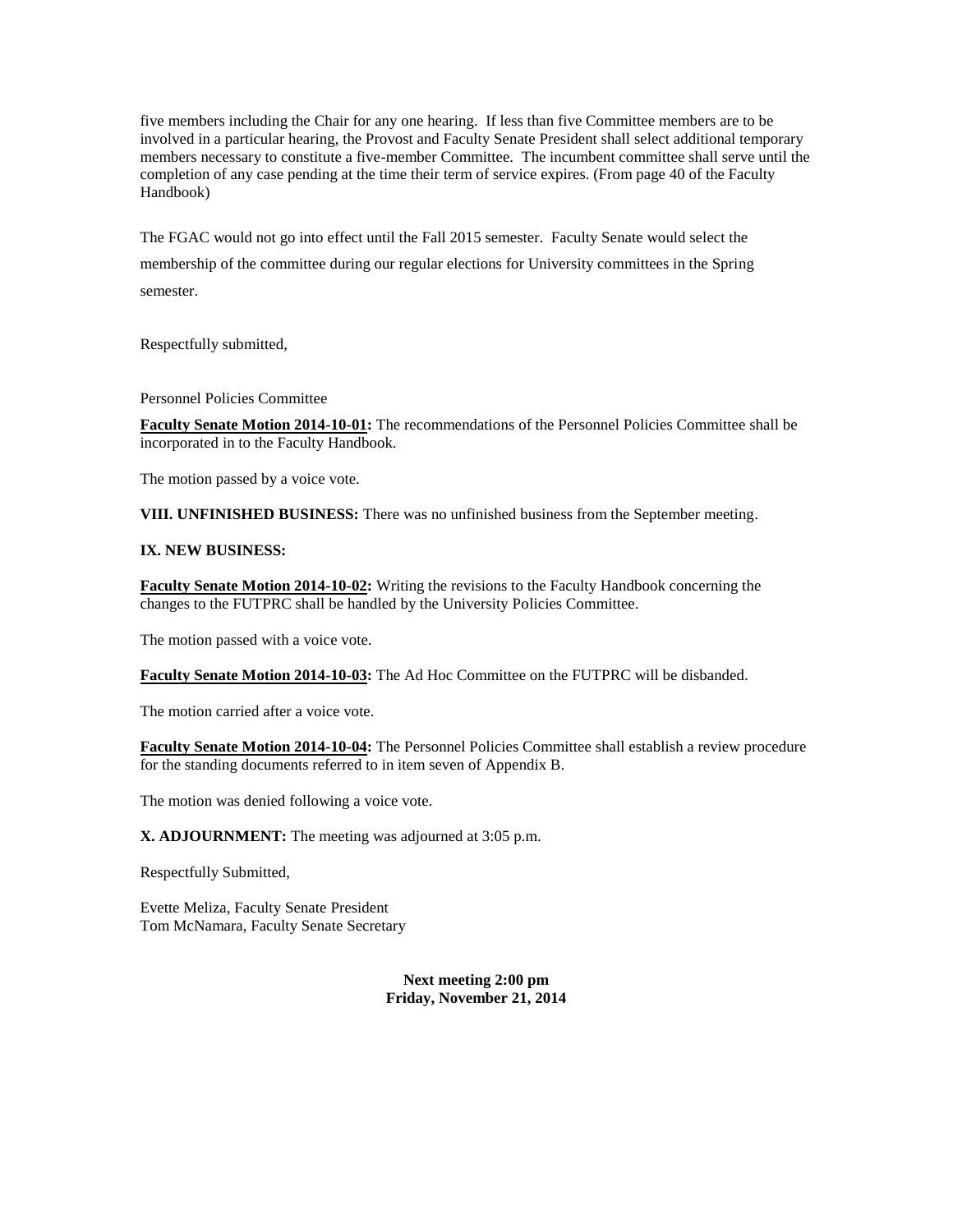#### **Appendix A**

3.4.5 Appellate Committee on Dismissal of Tenured Faculty Members. A faculty member who receives notice of pending dismissal may request and shall be afforded a hearing before the Appellate Committee on Dismissal of Tenured Faculty Members. Failure to make a request in writing to the president within fourteen (14) days after receipt of notification shall constitute a waiver by such faculty member of his or her right to a hearing before the Appellate Committee on Dismissal of Tenured Faculty Members and the president shall then make a final determination. Each university shall institute an Appellate Committee on Dismissal of Tenured Faculty Members. **The committee shall not exceed nine (9) tenured faculty members, eight (8) of whom shall be nominated or elected by the faculty governing body of the university and one member appointed by the president of the university. A quorum shall be five (5) members or a majority of qualified members of the committee. Initially, one half (½) of the elected members shall be elected for twelve (12) months and one half (½) shall be elected for twenty-four (24) months; thereafter, one half (½) shall be elected each year. No member may serve more than two (2) consecutive terms. One (1) or more alternate members of the committee shall be elected to serve in the event a regular member is unable to serve.** If any member of the committee is an interested party in a case which comes before the Appellate Committee on Dismissal of Tenured Faculty Members, said committee member shall not serve on that case.

The incumbent committee shall serve until the completion of any case pending at the time their term of service expires. (From page 40 of the Faculty Handbook)

**Faculty Grievance Committee**. The FGC shall be composed **of nine full-time, tenured faculty members whose primary** 

**duties are non-administrative**. For the initial appointments to the Committee, **five of these members shall be selected by the Faculty Senate and four shall be appointed by the Provost**. **Of the four members appointed by the Provost, one shall be from the College of Associate and Applied Programs**. **Of the five selected by the Faculty Senate, two each shall be selected from the Colleges of Arts and Sciences and Professional and Graduate Studies and one from the College of Pharmacy. They shall be recommended for selection by their respective colleges in a manner determined by the faculty of the colleges.** After the initial appointments, **members will be selected by the Faculty Senate with concurrence of the Provost using the same criteria as described above. Each subsequently appointed member shall serve a minimum of a three-year term.** At the first meeting of the Committee, the members of the Committee shall elect a Chair and a Vice-Chair. Also, at the first meeting of the Committee, two members each will be designated by the Chair of the Committee to serve four, five, and six year Effective June 2008terms. This will allow for a rotation of members and allow for continuity of members of the Committee.

Any member of the FGC who is a member of the same academic unit or related to the third degree of consanguinity or affinity to the parties of the hearing shall be disqualified from serving on the Committee for said hearing. A member may petition the Committee to be excused from a particular hearing. The remaining members of the Committee shall vote to determine if a member should be excused. A majority vote prevails. Should the Committee Chair be disqualified or excused, the remaining members of the Committee shall elect a temporary chair for said hearing.

The Committee shall consist of a minimum of five members including the Chair for any one hearing. If less than five Committee members are to be involved in a particular hearing, the Provost and Faculty Senate President shall select additional temporary members necessary to constitute a five-member Committee. The hearing Committee shall remain intact until the conclusion of the hearing.